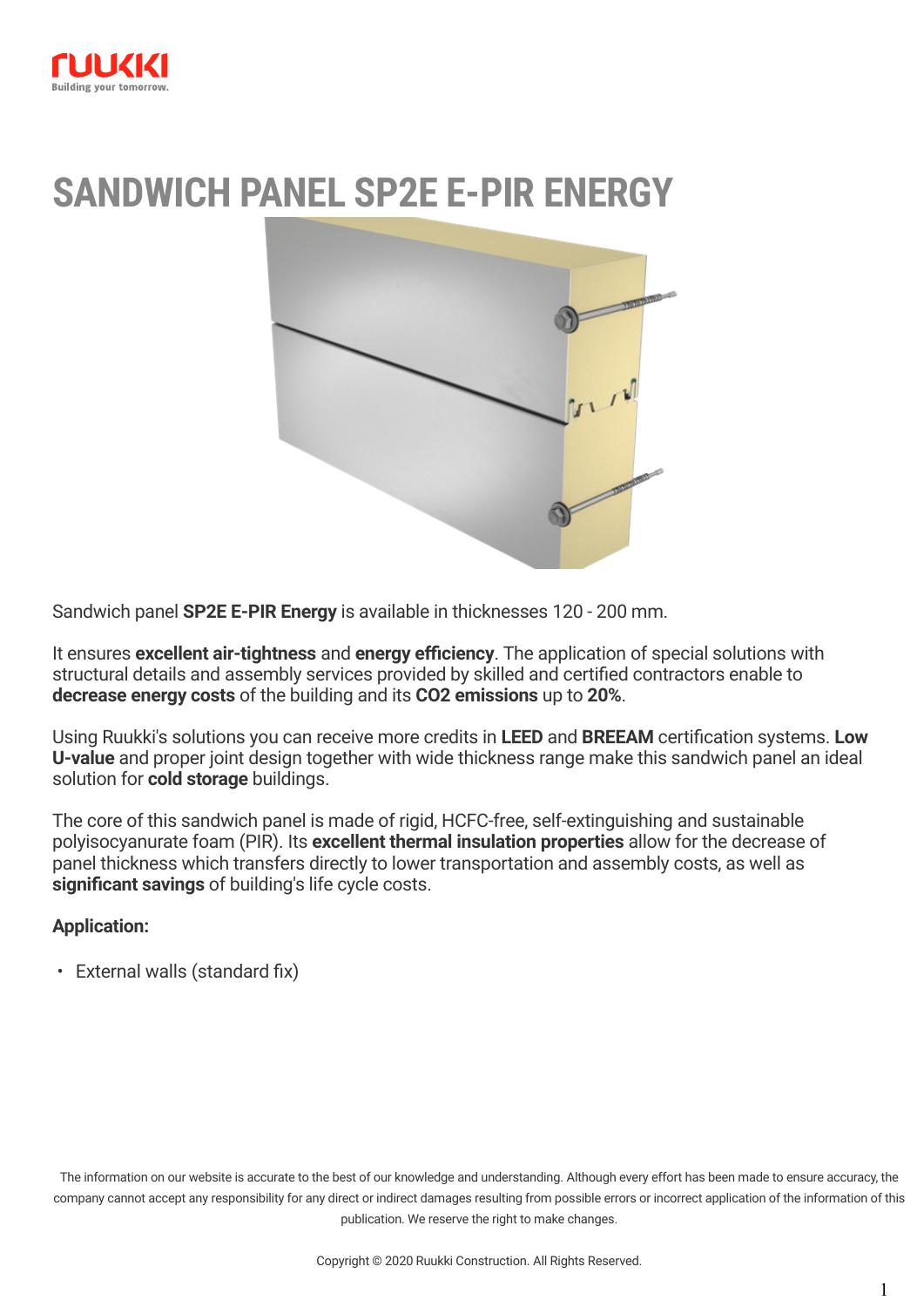## **PROPERTIES**

| <b>Model name</b>                | Sandwich panel SP2E E-PIR Energy                                 |
|----------------------------------|------------------------------------------------------------------|
| <b>Standard module width</b>     | 1100 mm                                                          |
| Optional module width (B)        | $1000(D = 120 mm)$                                               |
| Minimum length                   | 2000 mm                                                          |
| <b>Maximum Length</b>            | 18500 mm                                                         |
| <b>External facing thickness</b> | $0.50$ mm                                                        |
| <b>Internal facing thickness</b> | $0.50$ mm                                                        |
| Air Tightness n50 (1/h)          | q50 = 1,0 m3/(m2*h) for Ruukki Energy system, entire<br>building |

#### **PROPERTIES BY PANEL THICKNESS**

| Thickness D (mm)                                                                           | 120       | 140       | 160       | 180       | 200       |
|--------------------------------------------------------------------------------------------|-----------|-----------|-----------|-----------|-----------|
| Weight ( $\text{kg/m}^2$ )                                                                 | 13        | 13.7      | 14.5      | 15.4      | 16.2      |
| U-value $(W/m^2K)$                                                                         | 0.18      | 0.16      | 0.14      | 0.12      | 0.11      |
| Sound insulation Rw (dB)                                                                   | 25        | 25        | 25        | 25        | 25        |
| Reaction to fire                                                                           | B-s2, d0  | B-s2, d0  | B-s2, d0  | B-s2, d0  | B-s2, d0  |
| <b>Wall fire resistance values</b><br>& max span horizontal /<br>vertical orientation (m): |           |           |           |           |           |
| EI 15                                                                                      | 7.5 / 7.5 | 7.5 / 7.5 | 7.5 / 7.5 | 7.5 / 7.5 | 7.5 / 7.5 |
| EI 30                                                                                      | 4.0 / 4.0 | 4.0 / 4.0 | 4.0 / 4.0 | 4.0 / 4.0 | 4.0 / 4.0 |
| <b>EW30</b>                                                                                | 4.0 / 4.0 | 4.0 / 4.0 | 4.0 / 4.0 | 4.0 / 4.0 | 4.0 / 4.0 |

Detailed information regarding the application of fire resistance ratings can be obtained from Ruukki's sales representatives.

All properties are declared in accordance with EN 14509 and related standards.

**[Changes to sandwich panel fire resistance standards \(wall applications\)](https://www.ruukki.com/b2b/this-is-us/news/news-details/07-11-2018-changes-to-sandwich-panel-fire-resistance-standards-(wall-applications))**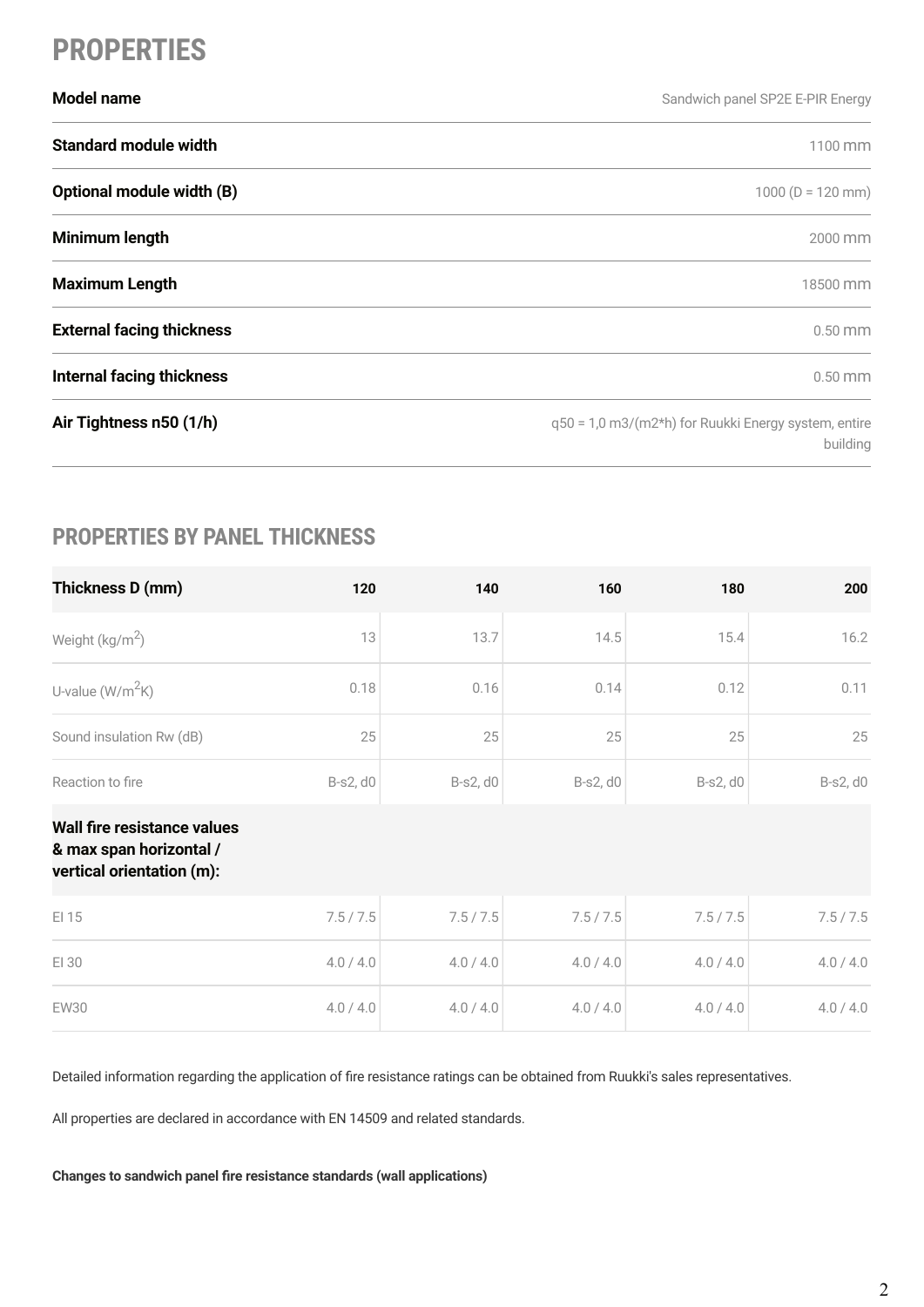## **MATERIALS COATINGS AND COLOURS**

| Facing   | Coating                    | Corrosivity category | UV resistance | Colours                                                                                                                                   |
|----------|----------------------------|----------------------|---------------|-------------------------------------------------------------------------------------------------------------------------------------------|
| External | <b>GreenCoat HIARC MAX</b> | C4                   | Ruv4          | RAL7035, RAL9006<br>(RR40), RAL9007 (RR41)                                                                                                |
| External | Polyester                  | C <sub>3</sub>       | <b>Ruv2-3</b> | RAL1015, RAL3013,<br>RAL5005, RAL6011,<br>RAL7015 (RR23),<br>RAL7016 (RR288),<br>RAL7035, RAL9002,<br>RAL9006, RAL9007,<br><b>RAL9010</b> |
| Internal | Polyester                  | C <sub>3</sub>       |               | RAL9002, RAL9010                                                                                                                          |
| Internal | PVC laminate *             | C4                   |               | White                                                                                                                                     |

*\*) no standard colours available, please contact Ruukki for more information.*

*UV resistance describes how well the coating is able to keep its original colour and gloss levels in accordance with EN10169. The higher the class, the better the resistance.*

*Corrosivity categories describe the outdoor climate conditions in accordance with EN12944. The higher the category, the more corrosive environment.*

*[Read more about UV-resistance and corrosivity categories.](https://www.ruukki.com/b2b/products/sandwich-panels#sandwich_panel_material)*

**COLOURS**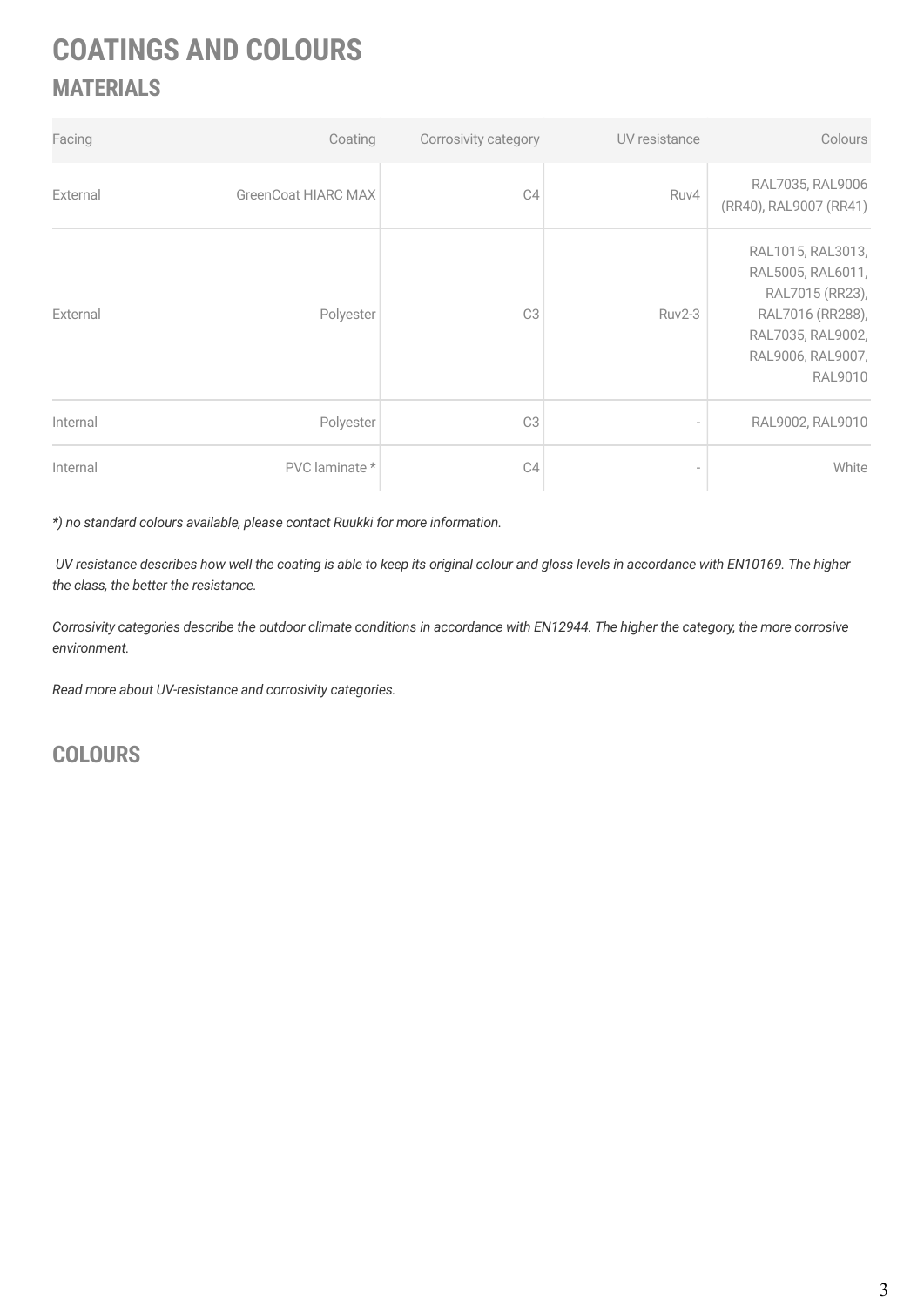

For external facings of 1000 mm module width only the following colors are available: RAL1015, RAL5005, RAL7015, RAL7035, RAL9002, RAL9006, RAL9007, RAL9010.

#### **PROFILE OPTIONS**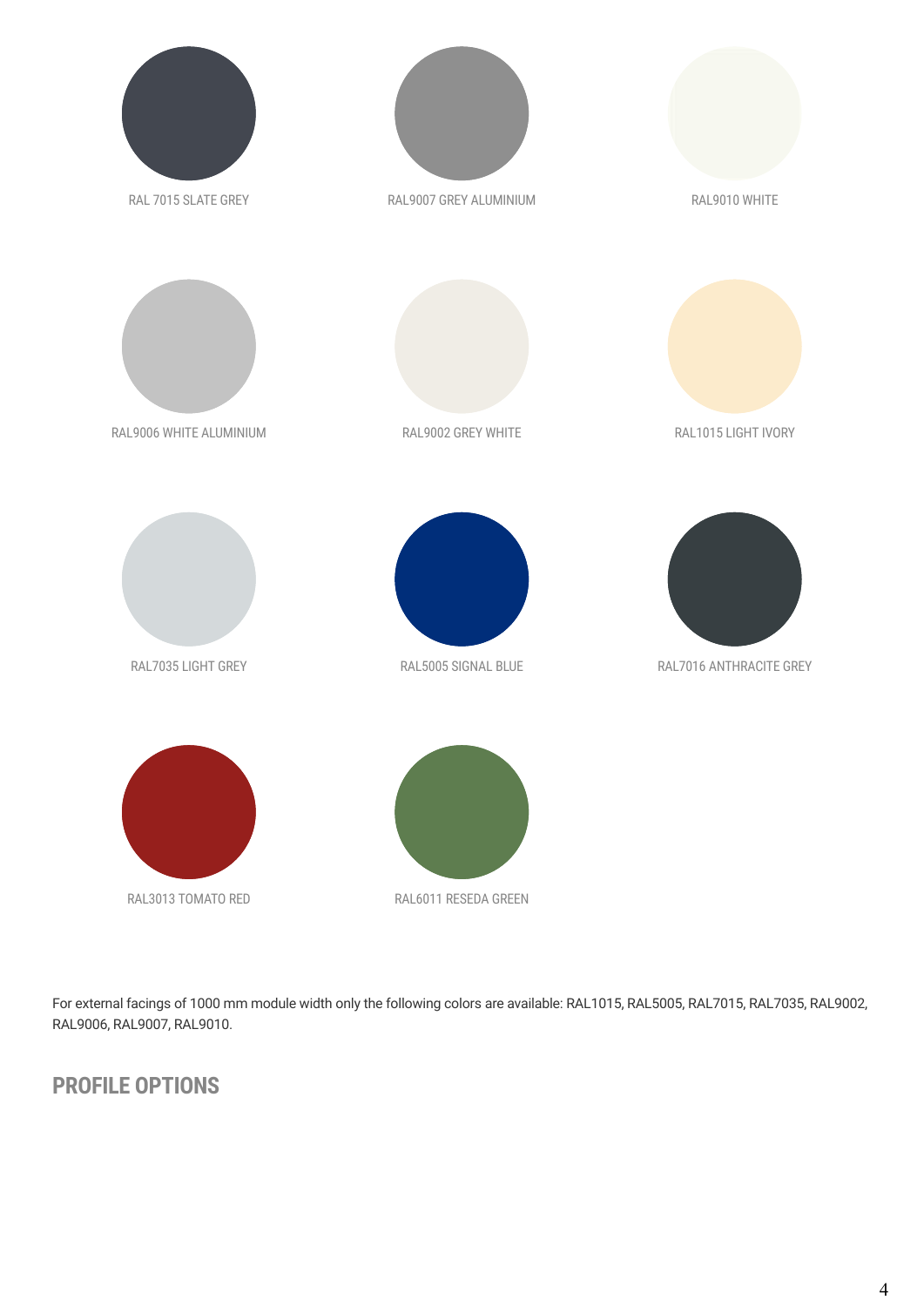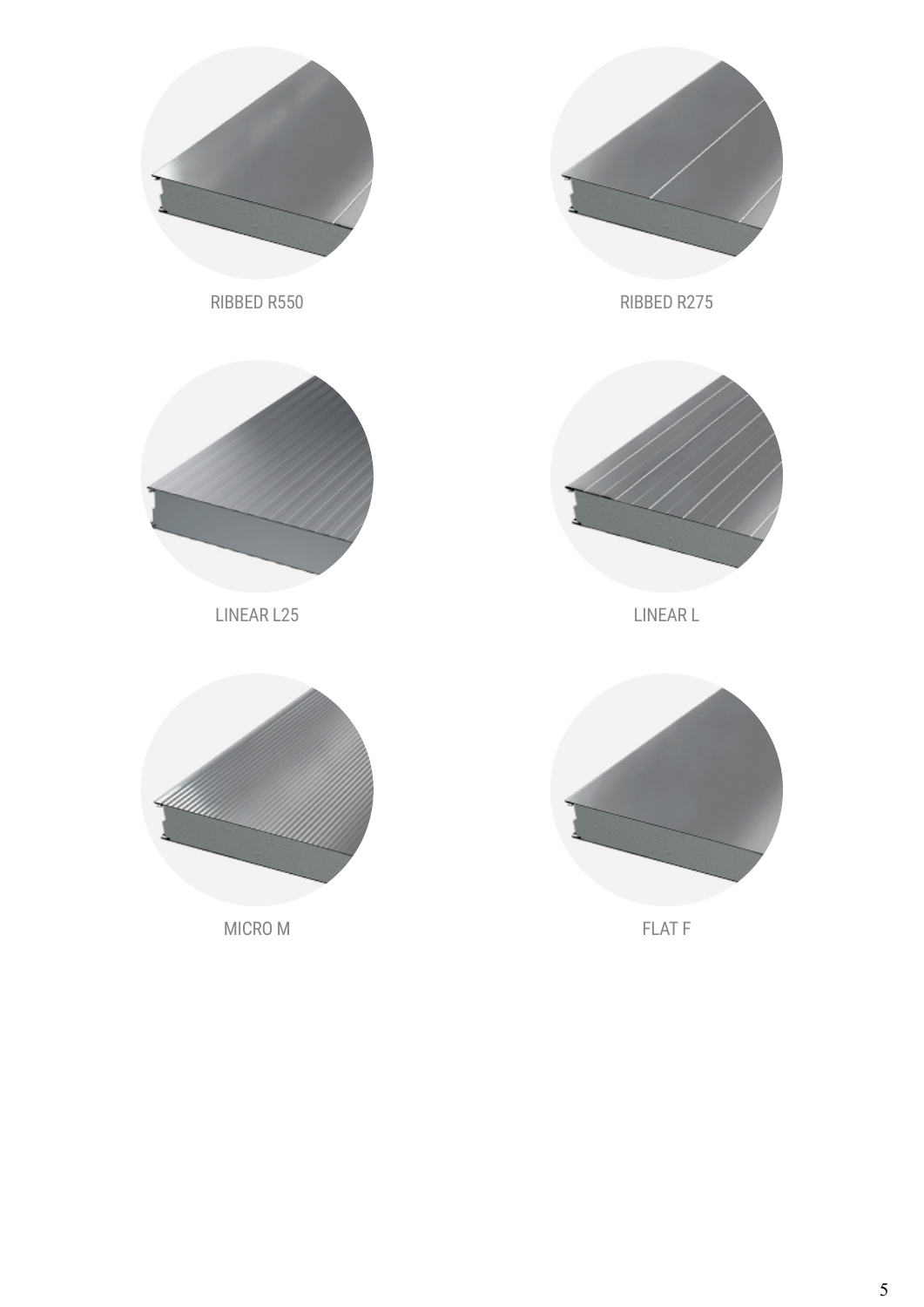

RIBBED R28

| Modular width | Facing   | Profile options               |
|---------------|----------|-------------------------------|
| 1100mm        | External | L, L25, M, R28, R275, R550, F |
|               | Internal | L, L25, F                     |
| 1000mm        | External | L, L25, M                     |
|               | Internal | L, L25                        |

L25 available only for panel thicknesses 120,140,160 mm.

## **DESIGN TOOLS**

To make both architectural and structural design work easier, with accurate product information in 3D form, we offer a selection of CAD / BIM -objects and software tools, which can be downloaded from the Software Toolbox portal.

### **READY MODELLED BIM OBJECTS**

[Download objects for ArchiCAD](https://software.ruukki.com/PublishedService?file=&pageID=3&action=view&groupID=330&OpenGroups=330) [Download objects for Revit](https://software.ruukki.com/PublishedService?file=&pageID=3&action=view&groupID=336&OpenGroups=336)

### **SOFTWARE TOOL TRAYPAN FOR CHOOSING THE OPTIMAL PANEL TYPE**

User-friendly TrayPan software takes into account load, temperature, span, U-value, fire resistance and acoustics.

TrayPan contains two user interfaces:

- Optimisation tool for quick and easy pre-selection

- Designer version for detailed structural analysis.

[Download Traypan](http://software.ruukki.com/PublishedService?file=&pageID=3&action=view&groupID=262&OpenGroups=262)

#### **DETAIL DRAWING (.DWG)**



**05 MAY, 2016** [Ruukki-Detail-drawings-SP2E-PIR\\_dwg\\_en](https://cdn.ruukki.com/docs/default-source/b2b-documents/sandwich-panels/13ruukki-detail-drawings-sp2e-pu_dwg_en.zip?sfvrsn=874cf584_34)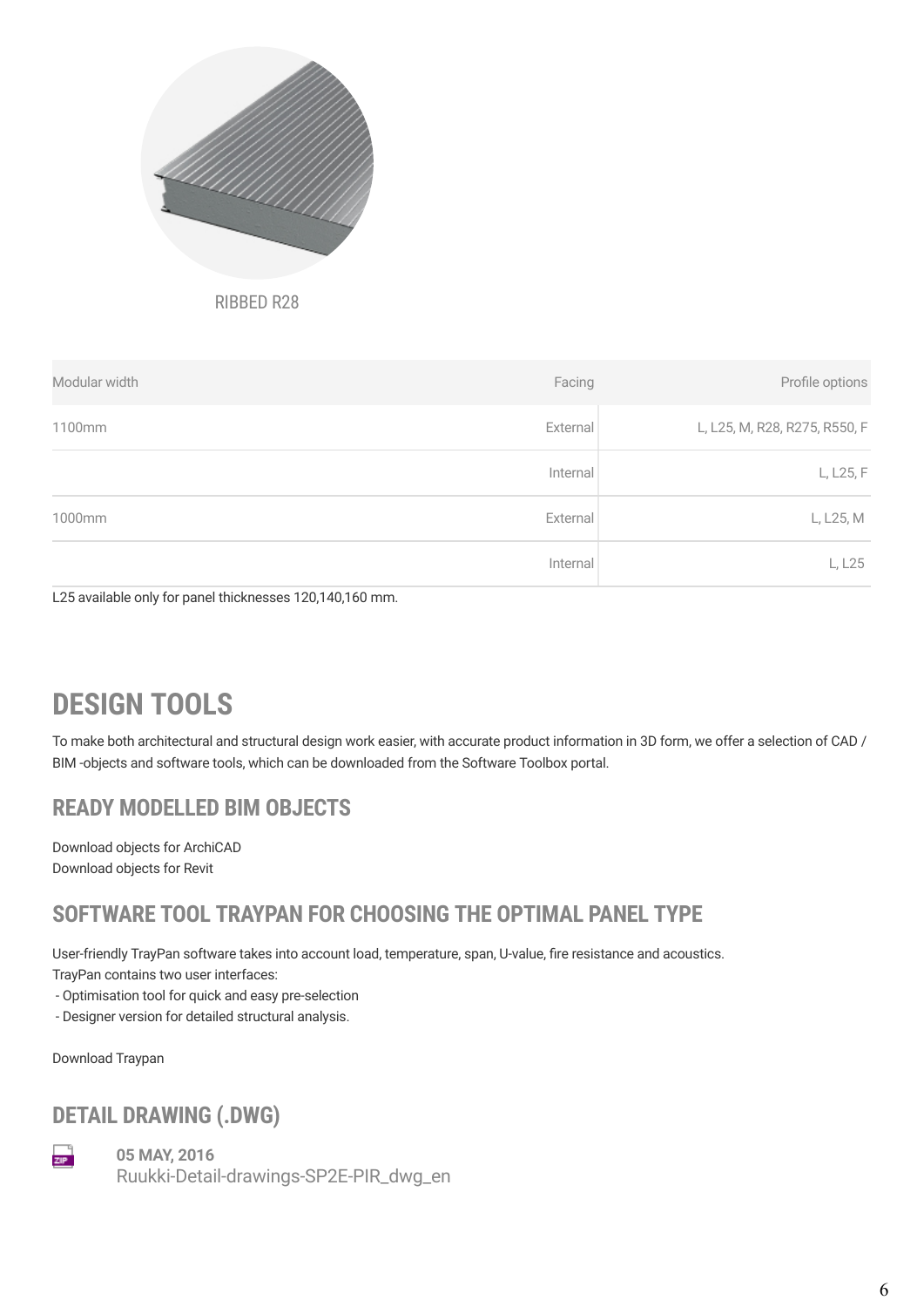$\overline{\mathbf{z}}$  is a set of  $\overline{\mathbf{z}}$ 

 $\frac{1}{212}$ 

 $\frac{1}{20P}$ 

ZIP, 3.78 MB

**05 MAY, 2016**

[Ruukki-Detail\\_drawings\\_SP2B\\_SP2C\\_SP2D\\_PIR\\_en](https://cdn.ruukki.com/docs/default-source/b2b-documents/sandwich-panels/9ruukki-detail_drawings_sp2b_sp2c_sp2d_pu_en.zip?sfvrsn=8c4cf584_45) ZIP, 1.06 MB

**05 MAY, 2016** [Ruukki-Detail\\_drawings\\_SPB\\_SPC\\_SP2D\\_W\\_en](https://cdn.ruukki.com/docs/default-source/b2b-documents/sandwich-panels/12ruukki-detail_drawings_spb_spc_sp2d_w_en.zip?sfvrsn=9a4cf584_33) ZIP, 875.03 KB

#### **LOAD & SPAN TABLES FOR DIMENSIONING PANELS AGAINST LOADS**

- **05 MAY, 2016** [Ruukki-sandwich-panels-span-tables-agripro-panels](https://cdn.ruukki.com/docs/default-source/b2b-documents/sandwich-panels/27ruukki-sandwich-panels-span-tables-agripro-panels.pdf?sfvrsn=2740f584_35) PDF, 387.17 KB
- **For**

 $\frac{1}{\text{p}_0}$ 

FOF

**05 MAY, 2016** [Ruukki-load-tables-WE-ENG3](https://cdn.ruukki.com/docs/default-source/b2b-documents/sandwich-panels/23ruukki-load-tables-we-eng3.pdf?sfvrsn=1640f584_33) PDF, 295.41 KB

Por<sup>3</sup> **05 MAY, 2016** [Ruukki-load-tables-W-ENG3](https://cdn.ruukki.com/docs/default-source/b2b-documents/sandwich-panels/24ruukki-load-tables-w-eng3.pdf?sfvrsn=3d40f584_31) PDF, 315.97 KB

> **05 MAY, 2016** [Ruukki-load-tables-PIR-ENG5](https://cdn.ruukki.com/docs/default-source/b2b-documents/sandwich-panels/21ruukki-load-tables-pir-eng5.pdf?sfvrsn=240f584_41) PDF, 385.87 KB

### **ACCESSORIES**

Accessories for sandwich panels include flashings, fasteners, gaskets, and sealing flanges.

These accessories ensure fast assembly, fastening reliability, joint tightness, and aesthetic improvement. They are suitable for external and internal wall surface construction, as well as roofs - for construction works of various sizes at any destination.



**05 JUL, 2016** [Ruukki accessories for sandwich panels 09.07.2015B](https://cdn.ruukki.com/docs/default-source/b2b-documents/sandwich-panels/ruukki_accessories_for_sandwich_panels_09-07-2015b.pdf?sfvrsn=467bbb84_28) PDF, 3.46 MB

### **ASSEMBLY INSTRUCTIONS INSTRUCTIONS**

Assembly instructions document includes information about:

- Packing
- Transportation and unloading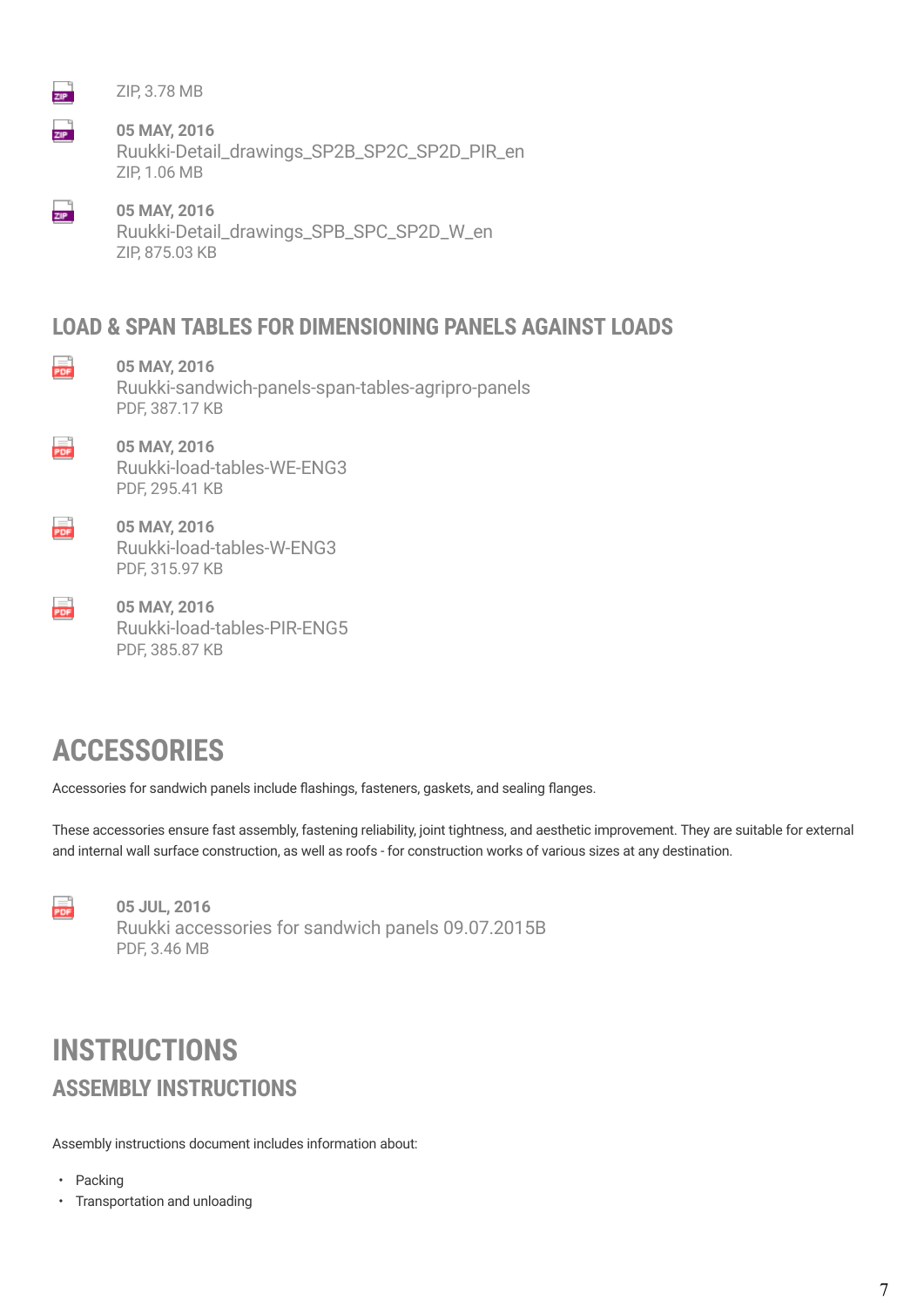• Storing **Assembling 14 JUL, 2016** [Ruukki-INOX-guidelines-for-PIR-sandwich-panels](https://cdn.ruukki.com/docs/default-source/b2b-documents/sandwich-panels/ruukki-inox-guidelines.pdf?sfvrsn=a71b884_30) PDF, 315.45 KB **Lett 05 MAY, 2016** [Ruukki-Sandwich-panels-General\\_instructions\\_for\\_cold\\_storage\\_facilities](https://cdn.ruukki.com/docs/default-source/b2b-documents/sandwich-panels/7ruukki-sandwich-panels-general_instructions_for_cold_storage_facilities.pdf?sfvrsn=eb40f584_28) PDF, 1.58 MB **For 05 MAY, 2016** [Ruukki-Assembly-instruction-for-sandwich-panels-CEE](https://cdn.ruukki.com/docs/default-source/b2b-documents/sandwich-panels/1ruukki-assembly-instruction-for-sandwich-panels-cee.pdf?sfvrsn=1b41f584_28) PDF, 1.10 MB

#### **MAINTENANCE INSTRUCTIONS**

Maintenance instructions document contains information about:

- Washing
- Painting
	- **06 MAY, 2016**

[Ruukki colour coated steel - Maintenance instructions](https://cdn.ruukki.com/docs/default-source/b2b-documents/facades/joint-folder/ruukki-colour-coated-steels-maintenance-instructions.pdf?sfvrsn=9f5cf584_42) PDF, 600.37 KB

曓

POF<sup>1</sup>

**06 MAY, 2016** [Ruukki powder coated facade claddings - Maintenance instructions](https://cdn.ruukki.com/docs/default-source/b2b-documents/facades/joint-folder/ruukki-maintenance-instructions-powder-coated-facade-claddings.pdf?sfvrsn=905cf584_30) PDF, 602.18 KB

### **FACADE CLADDING INSTRUCTIONS**

Ruukki Forma design instructions explain how to design façade cladding systems on top of Ruukki sandwich panels.



**01 JUN, 2016** [Ruukki Forma design instructions](https://cdn.ruukki.com/docs/default-source/b2b-documents/facades/forma/ruukki-forma-design-instructions_09_2019.pdf?sfvrsn=e493c884_35) PDF, 1012.64 KB

### **CERTIFICATES & APPROVALS**

### **DECLARATION OF PERFORMANCE**

**For** 

#### **13 JAN, 2020**

[Declaration of Performance 54/MW/OBO - Oborniki mineral wool cored panels \(W, WF, WS\)](https://cdn.ruukki.com/docs/default-source/b2b-documents/sandwich-panels/dop_54_mw_obopanels_20191022_en.pdf?sfvrsn=eac19985_4) PDF, 175.13 KB

曓

#### **13 JAN, 2020**

[Declaration of Performance 53/MW/OBO - Oborniki mineral wool cored panels \(WEE, WE,](https://cdn.ruukki.com/docs/default-source/b2b-documents/sandwich-panels/dop_53_mw_obopanels_20191022_en.pdf?sfvrsn=1fc29985_4) [WEF\)](https://cdn.ruukki.com/docs/default-source/b2b-documents/sandwich-panels/dop_53_mw_obopanels_20191022_en.pdf?sfvrsn=1fc29985_4)